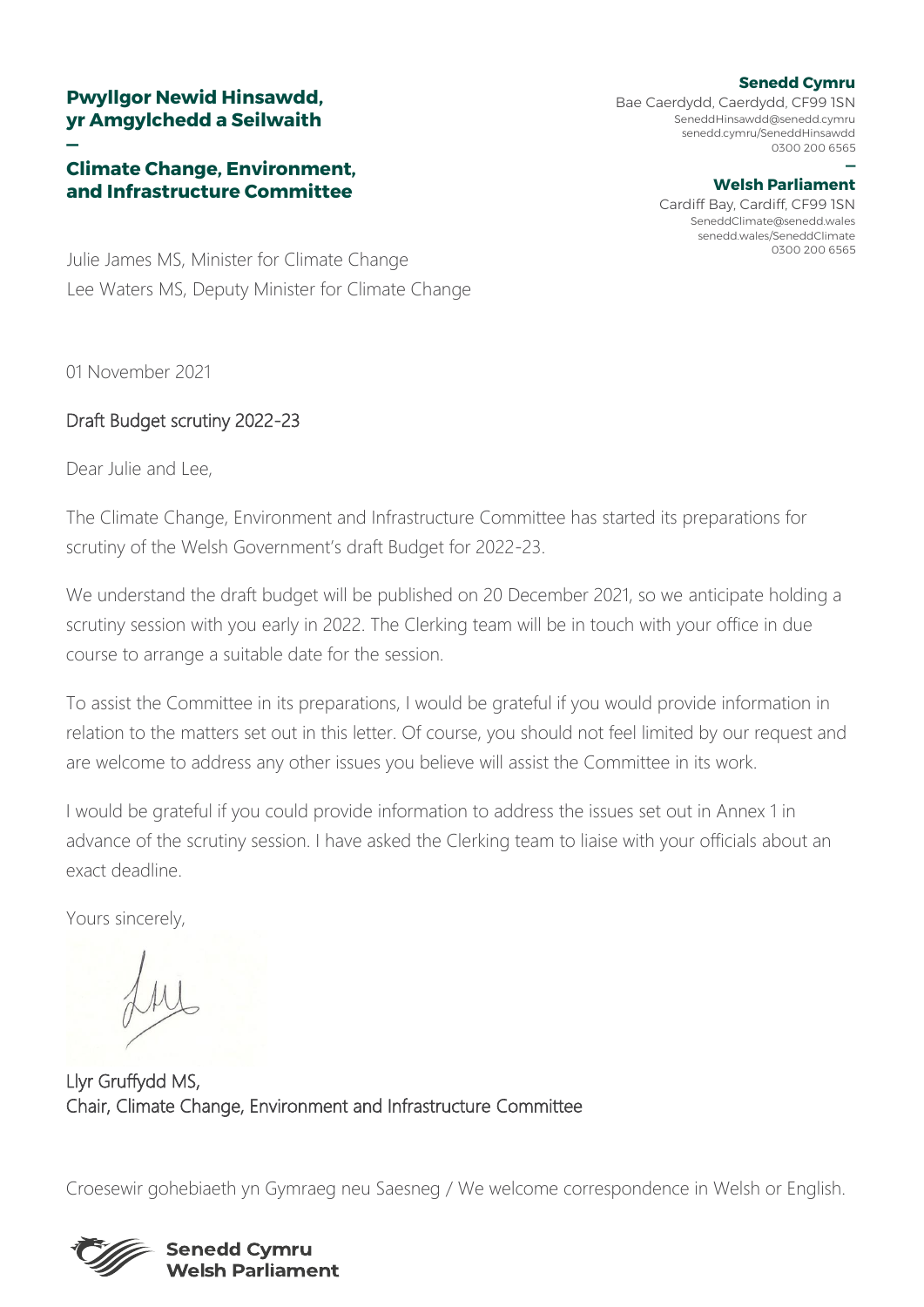# Preventative Spend

- − Details of the proportion of portfolio budget allocated to preventative spending measures and how this has increased compared to last year's budget.
- − Details of which specific policies or programmes in the portfolio are intended to be preventative.

## Evidence-based policy making

- − An explanation of how you have used evidence in prioritising your draft budget allocations and how you will monitor and evaluate programmes to ensure they provide value for money and inform future budget setting processes.
- − Details of how the development of the draft budget has been informed and influenced as a result of consultation with stakeholders.

## Well-being of Future Generations Act

- − Examples of how the Act has informed decisions on specific budget allocations.
- − Details of how the impact assessment process has influenced the development of the draft budget, including examples of where a decision has been assessed against the Welsh Government's well-being objectives.

# Equality, Welsh language and children's rights assessment

- − Details of how you have considered the impact of the draft budget on groups with protected characteristics and the Welsh language, including details of any relevant impact assessments.
- − Details of how children's rights have been considered in the budget decisions for the portfolio.

#### Covid-19 Reconstruction: Challenges and Priorities

An explanation of how the budget allocations within your portfolio align with the key priorities for reconstruction in light of the Covid-19 pandemic.

# Legislation

Budget allocations for the implementation of existing and planned primary legislation; and the implementation of planned and existing subordinate legislation, including that emanating from the UK Environment Bill.

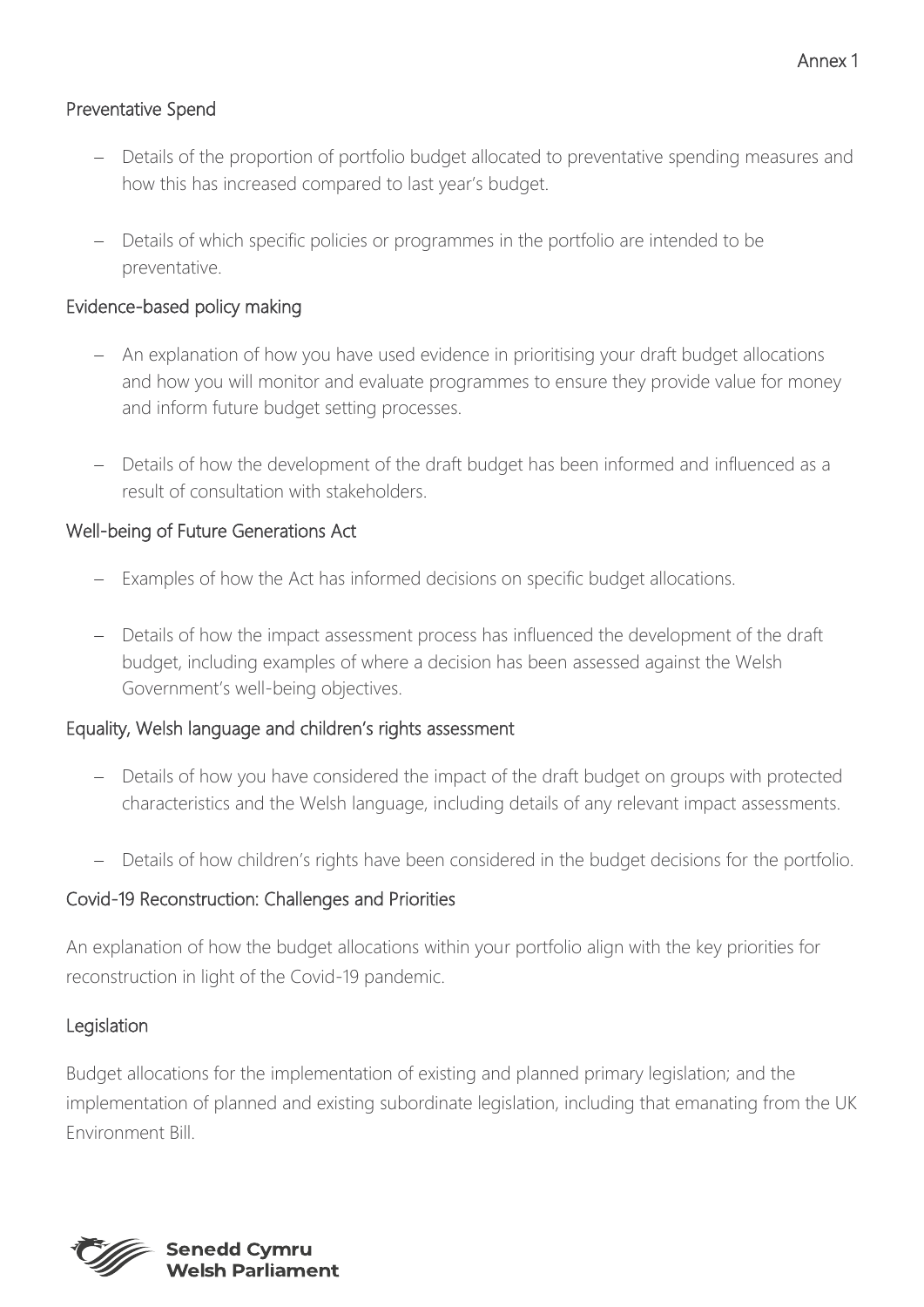# Programme for Government

− An explanation of how the budget allocations within your portfolio align to Programme for Government commitments and priorities.

# Responding to the climate and nature emergencies

- − An explanation of how the Welsh Government's declaration of 'climate' and 'nature' emergencies has influenced this year's budget setting process.
- − An explanation of how you have working with your Cabinet colleagues to ensure that the environment, biodiversity loss and climate change have been "at the heart of" the budget setting process.

#### **Decarbonisation**

- − An explanation of how the budget allocations support the delivery of the policies and proposals in the Second Low Carbon Delivery Plan, which are relevant to the remit of this Committee.
- − An explanation of how the higher interim emissions reduction targets for 2030 and 2040, and a net zero target for 2050 have influenced allocations.
- − An explanation of work undertaken to estimate the carbon impact of spending decisions and how this has influenced the approach to allocations.
- − An update on work to align the fiscal and carbon budgets.

# Budget structure

- − A breakdown of the 2022-23 draft budget, and any future indicative budgets, by Spending Programme Area (SPA), Action and Budget Expenditure Line (BEL), both revenue and capital, along with 2021-22 Budget allocations as a comparison.
- − A narrative description of the policy areas funded through each BEL.
- − A summary of any changes made in the structure and presentation of the budget compared to previous years, including details of how any new or reorganised SPAs, Actions of BELs relate to those used in 2021-22 and ensuring 2022-23 allocations can be compared to previous years.

#### **Transport**

How the draft budget supports the Welsh Government's transport priorities, particularly delivery of the new Wales Transport Strategy and the associated delivery plans and strategies, including how you have prioritised funding, the affordability of your priorities and any areas of concern.

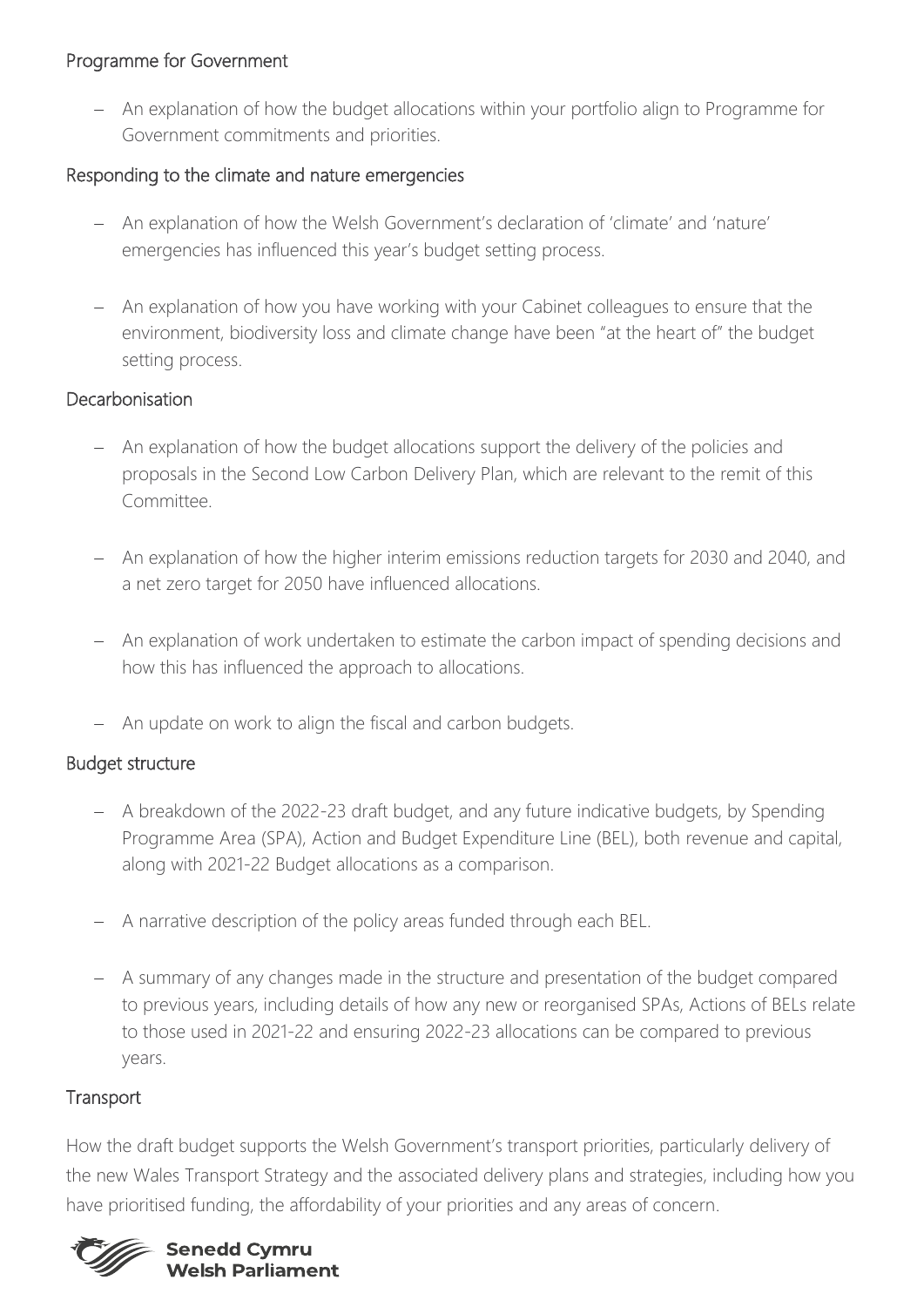How the draft budget provides for:

- − The impact of, and recovery from, the Coronavirus pandemic, including support for transport providers.
- − Specific allocations made in relation to Brexit to mitigate impact on transport services / sectors.
- − Delivery of the rail franchise.
- Delivery of the North East Wales, South West Wales and South East Wales Metros.
- − Delivery of the Welsh Government's rail infrastructure priorities.
- − The development of Transport for Wales including a breakdown of TFW's budget allocation, itemising its corporate budget alongside allocations for delivery of specific programmes.
- The recommendations of the South East Wales Transport Commission.
- − Investment in the trunk road and motorway network.
- − Delivery of active travel policy including a table detailing total and per capita allocations for active travel for 2022-23, compared with each of the preceding three years. Revenue and capital allocations should be clear and broken down by individual funding stream (active travel fund, local transport fund, safe routes in communities etc).
- − Support for bus and community transport services, including a table detailing total and per capita allocations for 2022-23 compared with each of the preceding three years. Revenue and capital allocations should be clear and the table should be broken down by individual funding stream (BSSG, BES2, Concessionary Fares etc).
- − Support for local transport priorities.

# Planning

How the draft budget provides for:

- − Funding of Planning and Environment Decisions Wales and how this differs from how Planning Inspectorate Wales was funded.
- − Sufficient resourcing for local planning authorities to carry out their functions adequately.

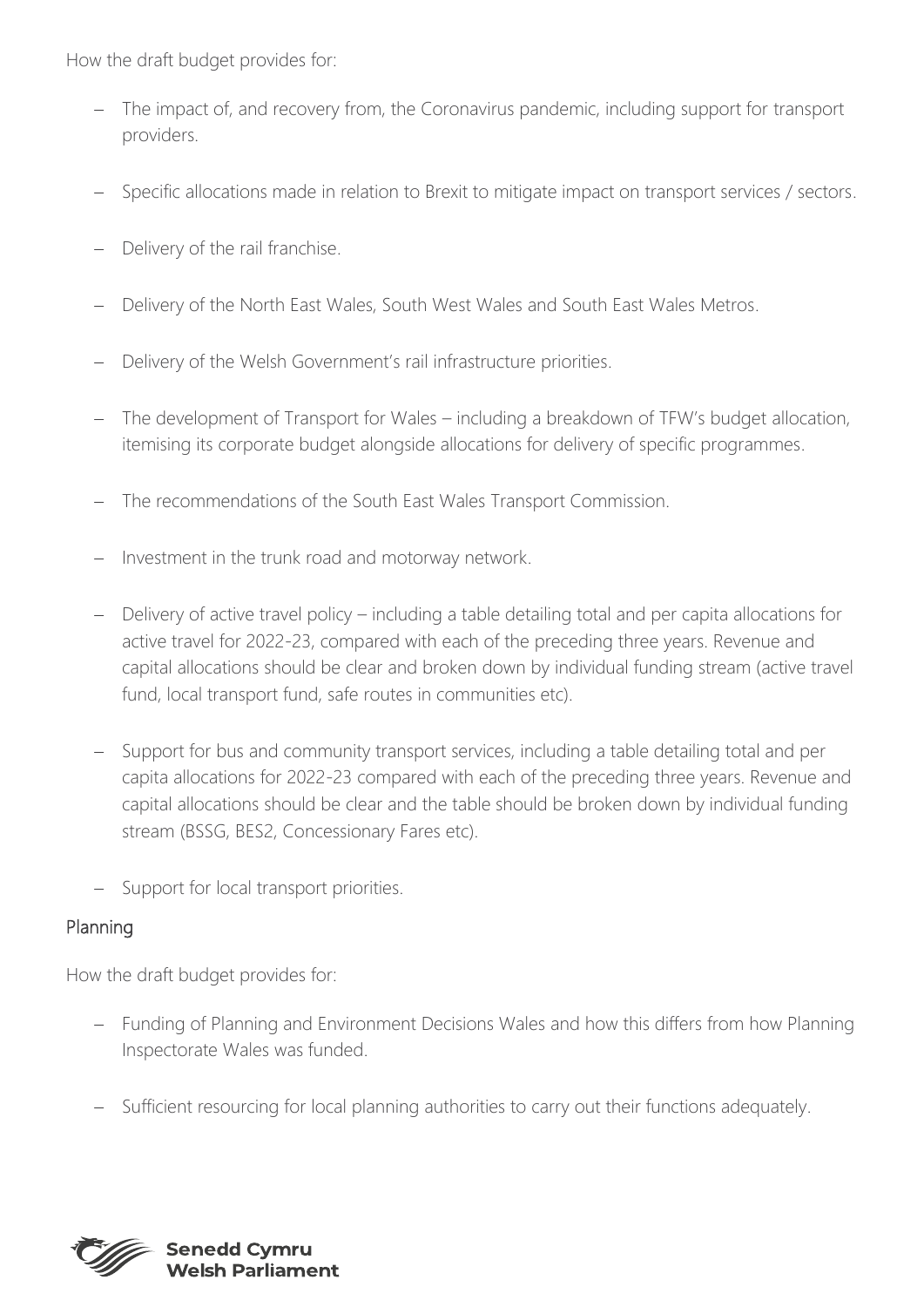#### Environment

How the draft budget provides for:

- − Delivery of the Nature Recovery Action Plan, including management and monitoring of the National Sites Network.
- − Replacement for EU LIFE funding following the UK's departure from the EU.
- − Development of the new National Park.
- − Delivery of the Clean Air Plan.
- − Implementation of the Woodlands for Wales Strategy, including the National Forest Strategy.
- − Implementation of the National Strategy for Flood and Coastal Erosion Risk Management, including the take up of the Coastal Risk Management Programme.
- − Initiatives to reduce plastic pollution, including the development of a Deposit Return Scheme and Extended Producer Responsibility (EPR) for plastic packaging.
- − Development of permanent environmental governance arrangements, and the work of the Interim Environmental Protection Assessor.
- − Delivery of the Marine Protected Area Network Management Plan.

# Natural Resources Wales (NRW)

Details of budget allocations for NRW, including explanations of any changes.

# Additional areas of Committee interest

How allocations in the draft budget provides for:

- − Implementation of recommendations made by the Green Recovery Task Force.
- − Delivery of the Welsh Government's Warm Homes Programme, including priority actions for 2021-2023 set out in its Tackling Fuel Poverty Plan, 2020–2035.
- Delivery of renewable energy and public sector energy efficiency programmes, including funding for the Welsh Energy Service.